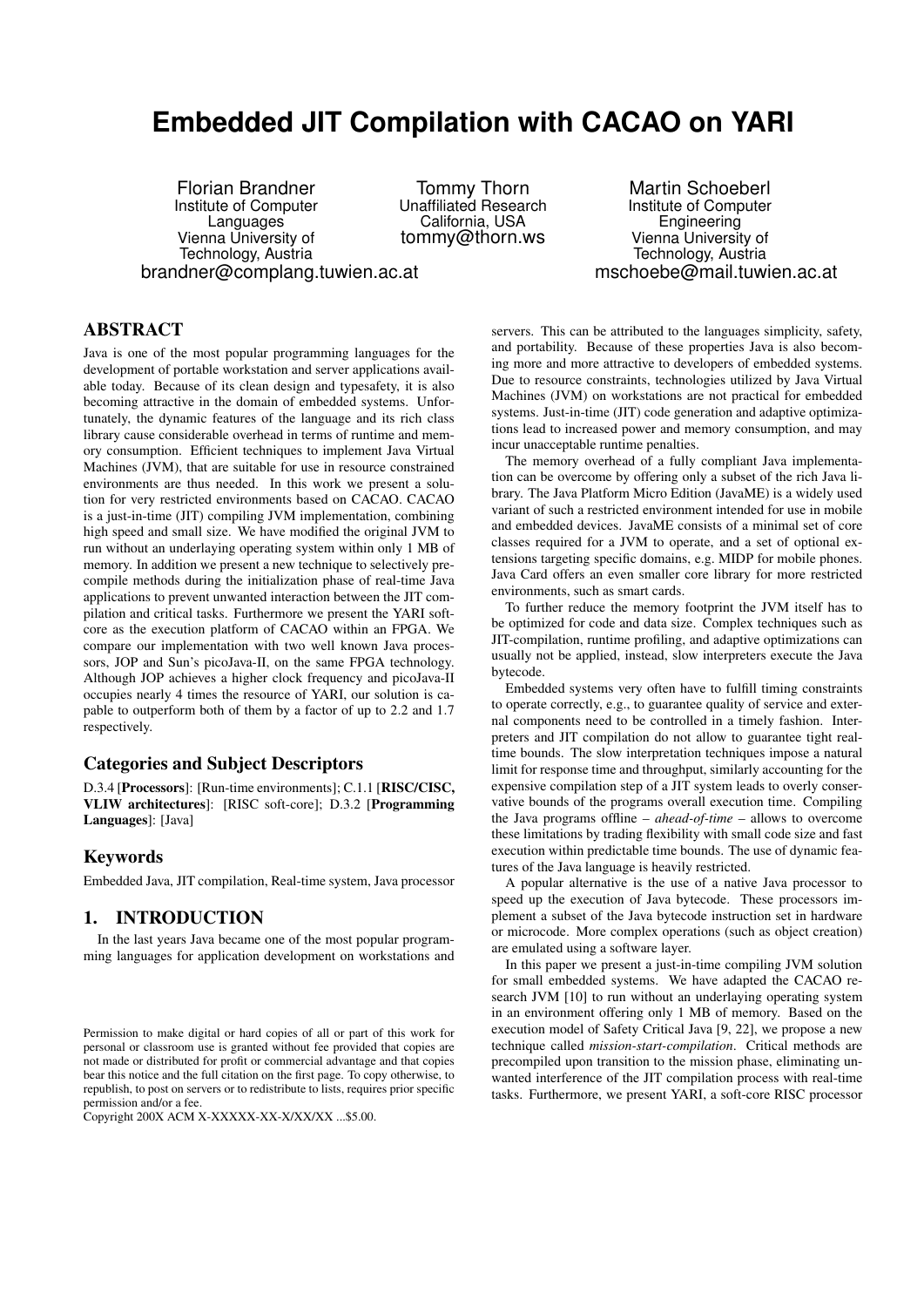as the execution platform within a field-programmable gate array (FPGA).

All software tools required for our solution are publicly available open source projects – including the GNU build tools, the Newlib C library, the phoneMe Java class library, the CACAO JVM, and the YARI soft-core. We hope that this open source approach will facilitate the research on and development of JVMs in embedded systems.

The major contributions presented in this work are as follows:

- An open source JVM implementation for embedded systems, including hard- and software components
- A Java JIT system running in a resource constrained environment offering only 1 MB of memory
- A new technique called *mission-start-compilation* that allows the use of JIT compilation on systems with timing constraints

In the remainder of this paper we will present related work in Section [2.](#page-1-0) Section [3](#page-1-1) introduces the YARI RISC soft-core used as the execution environment for our JVM. In Section [4](#page-3-0) we present the CACAO JVM, along with a detailed description of the required changes to run Java programs in a resource constrained environment. *Mission-start-compilation* is described in Section [5.](#page-5-0) We present results of the empirical evaluation in Section [6,](#page-6-0) comparing our solution with the JOP and picoJava-II Java processors. Finally we conclude and discuss future work in Section [7.](#page-7-0)

## <span id="page-1-0"></span>2. RELATED WORK

The presented project touches several areas in the embedded domain: embedded Java, Java processors, and RISC soft-cores for FPGAs. The following sections gives a brief overview of the most relevant work in each area.

## 2.1 Java for Embedded Systems

A detailed performce comparison of embedded Java systems can be found in [\[19\]](#page-8-2). This paper also describes the benchmark we use in our evaluation in more detail.

SimpleRTJ [\[17\]](#page-8-3) is a JVM intended for small embedded systems. SimpleRTJ is an interpreting JVM and requires about 18–24 KB of memory to run. In [\[2\]](#page-8-4) a lightweight JIT compilation system, targeted for resource-constrained environments, is presented.

The Squawk VM [\[23\]](#page-9-1) is an embedded JVM mostly written in Java that is now open source<sup>[1](#page-1-2)</sup>. Squawk was originally developed for a wireless sensor platform based on ARM, the Sun SPOT<sup>[2](#page-1-3)</sup>. It runs on the *bare metal* and provides functionality typical found in operating systems, e.g., device drivers, in Java.

Muvium [\[4\]](#page-8-5) is an ahead-of-time compiling JVM solution for very resource constraint microcontrollers (Microchip PIC). Muvium introduces an Abstract Peripheral Toolkit (APT), that contains a large collection of classes to represent devices common in embedded systems.

#### 2.2 Java Processors

Sun introduced the first version of picoJava [\[13\]](#page-8-6) in 1997, although this processor was never released as a product by Sun. A redesign followed in 1999, known as picoJava-II that is now freely available. It is the most complex Java processor available, and implements, among other optimization, a folding mechanism in hardware, that allows to execute short sequences of Java bytecodes as a single RISC-like instruction.

The JEMCore from aJile is a Java processor that is available as both an IP core and a stand alone processor [\[7\]](#page-8-7). It is based on the 32-bit JEM2 Java chip developed by Rockwell-Collins.

The Cjip processor [\[6,](#page-8-8) [8\]](#page-8-9) supports multiple instruction sets, allowing Java, C, C++ and assembler to coexist. The JVM is implemented largely in microcode (about 88% of the Java bytecodes). Microcode instructions execute in two or three cycles. A JVM bytecode requires several microcode instructions.

Komodo [\[11\]](#page-8-10) is a multithreaded Java processor for embedded real-time systems. The unique feature of Komodo is the concept of interrupt service threads. Komodo is now commercialized under the name jamuth [\[25\]](#page-9-2).

JOP [\[21\]](#page-8-11) is a Java processor designed especially for embedded real-time systems. The main design goal was a time predictable processor. All hard to analyze processor features, such as prefetching or automatic stack dribbling as found in picoJava, have been avoided. To still provide acceptable performance a special stack cache and a WCET analyzable method cache have been developed. SHAP [\[27\]](#page-9-3) is a new Java processor based on the architecture of JOP and enhanced by a hardware garbage collector.

## 2.3 FPGA RISC Soft-cores

As FPGAs have grown in size and capabilities, it has increasingly proven beneficial to employ microprocessors as part of the design to handle less time-critical state machines. The major FPGA vendors offer various solutions for this, including embedding one or more microprocessors in the FPGAs, for example, the Virtex 4 FX which includes PowerPC<sup>TM</sup>hard-cores.

Highly configurable and optimized soft-cores are also offered by FPGA vendors. Among these 32-bit soft-cores, probably the best known are MicroBlaze from Xilinx [\[26\]](#page-9-4), Nios II from Altera [\[1\]](#page-8-12), and Mico32 from Lattice [\[12\]](#page-8-13). Nios II and MicroBlaze are proprietary, whereas Mico32 is available under an open source licence. All of these are supported by complete development kits with compilers, libraries, and debuggers.

Besides the soft-cores just mentioned, there are a large number of open sourced soft-cores. We cannot possibly cover all of them, but instead restrict ourselves to one of the better known: LEON. LEON [\[5\]](#page-8-14) is an implementation of the SPARC V8 architecture. LEON, implemented on the same FPGA board we use for YARI, consumes about 8,000 LCs,<sup>[3](#page-1-4)</sup> 11 KB on-chip memory and can be clocked at 35 MHz. Initially designed with for the purpose of radiation hardened implementations, LEON has been released under an open source licence.

## <span id="page-1-1"></span>3. YARI

YARI (Yet Another RISC Implementation), is an open source [\[24\]](#page-9-5) FPGA microprocessor implementation, created as a vehicle to investigate implementation ideas. To avoid the burden of having to provide a complete tool-chain the instruction set is designed to be mostly compatible with the MIPS $^{TM}$ -I architecture, a seminal, thoroughly documented, and, for our purpose, sufficiently simple RISC architecture.

The core philosophy of the RISC methodology is to aim for the best balance between hardware and software, and thus also to create an architecture that is optimally suited to the underlying technology, e.g. VLSI. FPGAs differ from VLSI in the relative cost and speed of primitives: random logic, wires, and thus muxes, are relatively slow, whereas memory and adders are relatively fast, registers cheap, etc. As a consequence, the MIPS- $I<sup>TM</sup>$ architecture, designed for VLSI, may not be an optimal architecture for FPGAs.

<span id="page-1-2"></span><sup>1</sup><https://squawk.dev.java.net/>

<span id="page-1-3"></span><sup>2</sup><http://www.sunspotworld.com/>

<span id="page-1-4"></span><sup>&</sup>lt;sup>3</sup>The basic resource in Altera FPGA is the Logic Cell (LC), which essentially is a four-bit lookup table and a registers.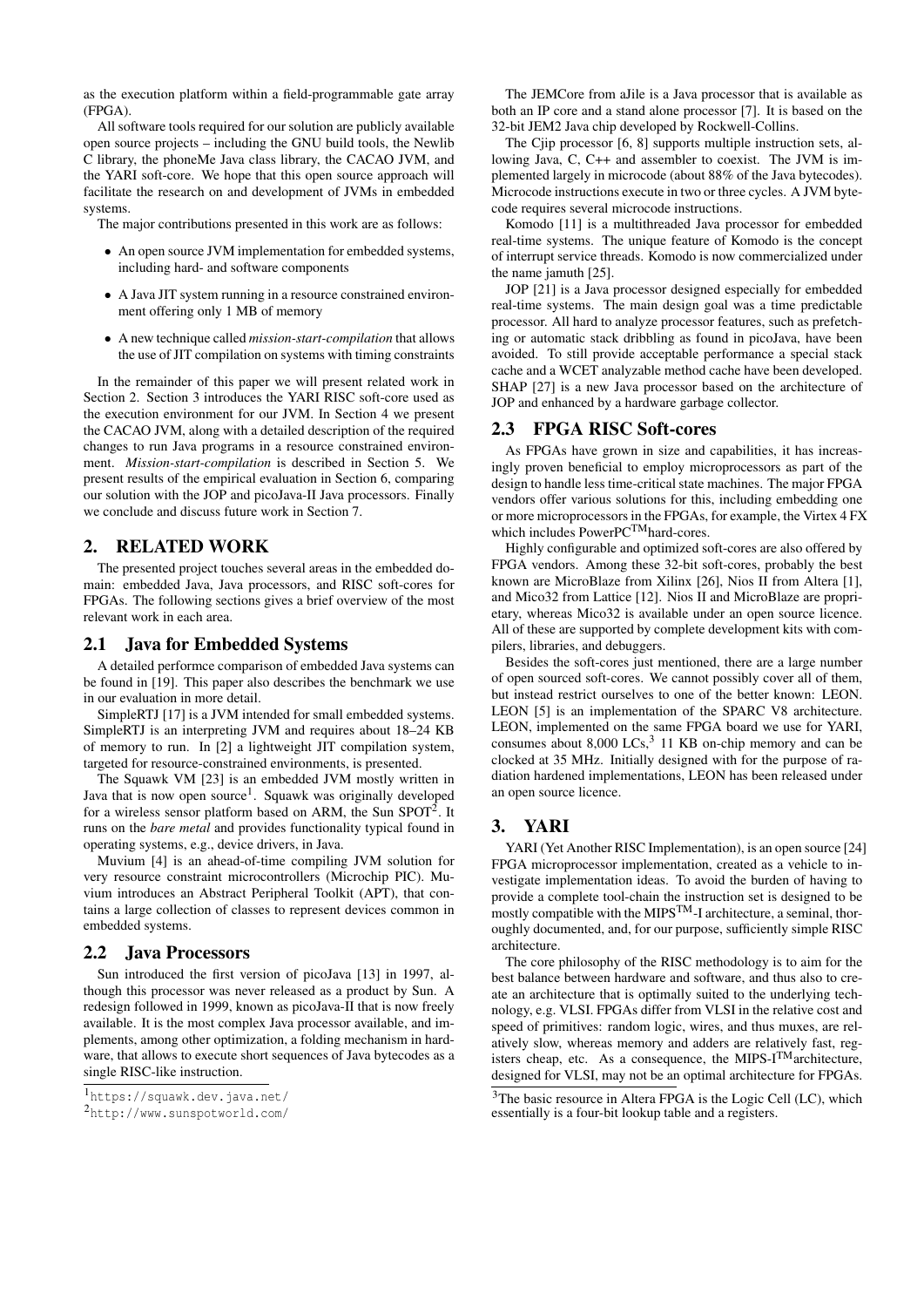

<span id="page-2-0"></span>Figure 1: The YARI data path

From earlier experiments we have found that pipeline stalling can have surprisingly complicated interactions with branch delay slots and pipeline restarts, leading to hard to find bugs. Furthermore, the control path for the stall logic is inherently timing critical, as the stall signal has to control every flip-flop in the stages it stalls. Given this, the design of YARI avoids pipeline stall completely. The only means to disrupt the pipeline is through a pipeline restart which flushes part of the pipeline depending on the nature of the hazard. While this can result in more pipeline bubbles than stalling, the resulting simpler logic leads to a shorter cycle time, and thus, higher frequency.

Great emphasis has been placed on load/store performance. For this reason YARI is equipped with a four-way associative instruction cache, a four-way write-through data cache, and a store buffer.

## 3.1 Simulation and Co-Simulation

The development of YARI has relied extensively on simulation and co-simulation. A simple architectural interpreter was developed and maintained as a "golden reference model" for the FPGA implementation. Any new feature was first implemented in the architectural simulator and the software was tested there.

This effort has payed back in countless ways. It is much easier and simpler to test and debug the software on the interpreter, which can be instrumented to catch events of particular interest.

For performance enhancements it has proven paramount to first extend the interpreter to collect statistics. For example, planned work on a better (but expensive) cache replacement policy was abandoned when simulation revealed an insignificant miss rate on a large number of benchmarks.

However, by far the most important benefit of the interpreter has been its use in co-simulation. By simulating the YARI FPGA implementation in parallel with running the same workload on the interpreter and checking that the two agree on committing operations we can pin-point bugs in the FPGA implementation. The vast majority of bugs have occurred within a handful of cycles of where the divergence was detected.

The use of co-simulation has enabled us to locate bugs very quickly and effortlessly and has eliminated the need for a battery of directed tests, something known to be very time consuming (and tedious) to develop and maintain.

For the committed state we only look at the writes to user registers. As all control decisions in MIPS are register based, state changes outside the registers and memory tends to propagate to registers fairly quickly. Once a divergence is found, the last part of the FPGA simulation output is emitted together with the expected result.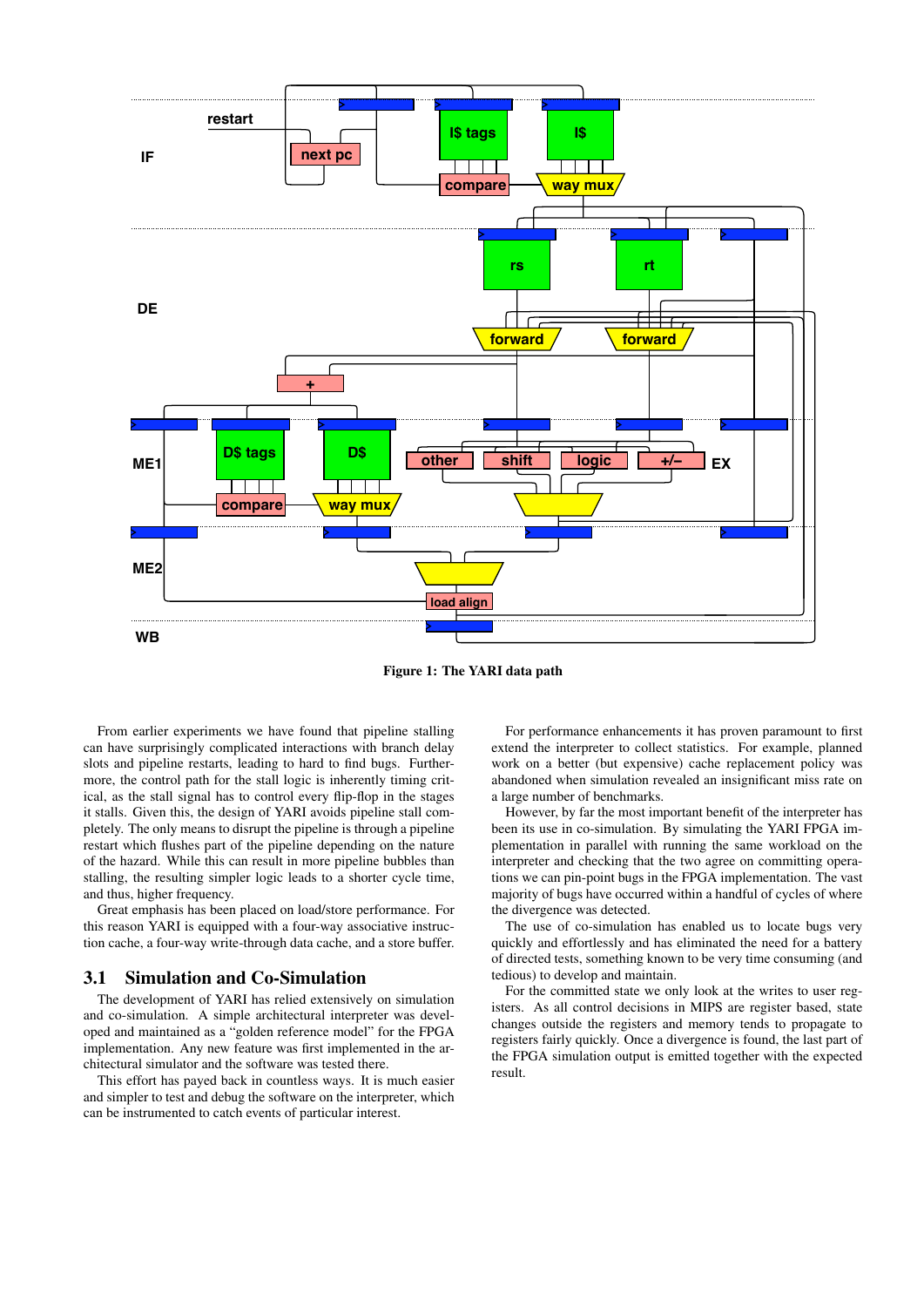| Workload     | Instructions  | Cycles        | <b>CPI</b> | Branches $(\%I/\%C)$        | Load-use hazards $(\%I/\%C)$ | IS miss   | D\$ miss |
|--------------|---------------|---------------|------------|-----------------------------|------------------------------|-----------|----------|
| <b>Sieve</b> | 192,004,736   | 315,009,920   | 1.64       | 29,412,650 (15.3%/ 9.3%)    | 29,516,077 (15.4%/28.1%)     | 274.959   | 80.351   |
| Кfl          | 192,733,376   | 301.150.976   | 1.56       | 37,074,095 (19.2\%/12.3\%)  | 21,914,081 (11.4\%/21.8\%)   | 651.340   | 117.646  |
| UdpIp        | 204,952,816   | 332,401,024   | 1.62       | 33,646,768 (16.4%/10.1%)    | 26,763,089 (13.1\%/24.2\%)   | 1.155.853 | 15.345   |
| Lift         | 186,618,112   | 304, 367, 840 | 1.63       | 31,802,817 (17.0%/10.4%)    | 27,395,432 (14.7%/27.0%)     | 316,685   | 95.253   |
| Micro        | 2.765.275.264 | 3.955.059.056 | 1.43       | 477.021.107 (17.3\%/12.1\%) | 243,378,471 (8.8%/18.5%)     | 409.956   | 113.305  |

<span id="page-3-2"></span>Table 1: Source of pipeline inefficiencies on five CACAO benchmarks.

#### 3.2 The Pipeline

YARI has a mostly classic five stage pipeline: instruction fetch (IF), instruct decoding/register files access (DE), execution / memory (EX/ME1), memory (ME2), and write back (WB). Unlike in VLSI technology, adders in FPGAs are fast and muxes slow, thus it proved advantageous to perform the address calculation in the decoding stage, enabling the slow sub-word extraction and optional sign-extension for the different MIPS load instructions to occupy a full cycle. Figure [1](#page-2-0) shows the essential data path in YARI pipeline.

Unlike VLSI, where adding one input to a gate generally carries a very small fixed incremental cost, logic structures in FPGAs are built from four-input lookup tables (LUT4). Thus, adding an input could (ignoring routing resources) range from being free to adding an additional level of lookup tables. Thus, as a rule of thumb we try to minimize the number of inputs to logical expressions. As a consequence, pipeline registers are not cleared when the stage is flushed. Instead each state carries a "valid" bit which is only consulted at points where outputs of a pipeline stage changes architectural state. That includes restart signals, writes to the registers file, and stores.

#### 3.3 Pipeline Control

In any cycle, one or more hazards can occur simultaneously, forcing a restart of the pipeline. The amount of pipeline stages flushed and the resulting latency in responding to the hazard is a major factor contributing to the cycles-per-instruction (CPI) metric, thus inversely proportional to the observed performance.

We can distinguish between *intentional* hazards, e.g., branches, and the remaining *unintentional* hazards. Restarts for intentional hazards are issued from the EX stage. Thanks to the branch delay slot, only the IF stage needs to be flushed, in other words, YARI handles all branches with one cycle penalty.

There are eight unintentional hazards, four of which are directly related to memory and are generally unpredictable: *instruction cache miss*, *data cache miss*, *store buffer full*, and *branch delay slot cache miss*. The latency of the cache fill depends on memory contention and memory speed. For the platform used for this paper, we can fill the 16-byte cache lines in about 10 cycles when the full memory bandwidth is available. Restarting a load can further add up to three cycles of additional latency.

The *branch delay slot cache miss* hazard can occur when the instruction in the delay slot of a taken branch misses in the instruction cache. If left as is, the branch would be taken, the pipeline flushed and, once the cached had serviced the miss, restarted from the target address without the delay slot ever being executed. If we could stall the pipeline until the cache is ready, then this would not be an issue. Instead we simply restart the branch every time this hazard is encountered. The penalty for this is at most three cycles, but it is a relatively rare hazard.

The remaining four unintentional hazards are *multiplier/divider structural hazard*, *synci*, *load-hit-store*, and *load-use*.

In the configuration used in this paper, YARI is configured with a radix-2 multiplier and divider, thus the result is only available roughly 33 cycles after issuing the operation. Any attempt at accessing the result earlier will cause a restart of that instruction.

Since YARI uses a split data and instruction cache without coherency, it is necessary that code writing data intended as instructions flush that region from the instruction cache using the synci instruction to force an update. Handling this flush has a five cycle penalty.

The data cache is a classic implementation: the four tags are accessed in parallel for the four cache ways, followed by a late select based on which tag (if any) matched. As stores are destructive, we must know the destination way before we can execute it. Thus, the actual store to the cache way happens in the ME2 stage. The consequence is that a load immediately following a store of the same address, will see stale data. This is known as *load-hit-store*. While we could add logic to forward the store data to the load, this case is so rare<sup>[4](#page-3-1)</sup> that we instead trade off the occasional pipeline restart for a simpler data path.

Finally, the *load-use* hazard occurs when an instruction immediately following a load tries to use the load result. By construction, the result isn't ready to be forwarded, and we have to restart the load-use. This hazard is detected in EX and has a two cycle penalty. GCC's instruction scheduler knows about this hazard and never generates code that violates it. Unfortunately, CACAO doesn't respect this load-use hazard resulting in the number one source of pipeline inefficiencies.

Table [1](#page-3-2) shows the behavior on five workloads, including the number of branches observed, load-use hazards, instruction cache misses, and data cache misses. For branches and load-use we also show these numbers in terms of fraction of overall instructions and cycles (remembering the one-cycle penalty for branches and the three-cycle penalty for a load-use). For example, the Sieve benchmark spends 28.1% of all cycles dealing with restarts due to loaduse hazards. We will return to the pipeline efficiency in the conclusion.

## <span id="page-3-0"></span>4. CACAO

CACAO [\[10\]](#page-8-0) is a research platform developed at the Vienna University of Technology. Over the years it was steadily improved and eventually grew into a stable and fast JVM for workstation and server applications, such as the Eclipse platform and the Tomcat application server. Because of its small size and fast JIT compilation it has become an attractive alternative for the development of Java enabled embedded systems. So far several projects successfully employed CACAO running on Embedded Linux for MIPS and ARM platforms. We were able to eliminate the need for an un-

<span id="page-3-1"></span><sup>4</sup>Optimizing compilers generally avoid reloading a just stored value.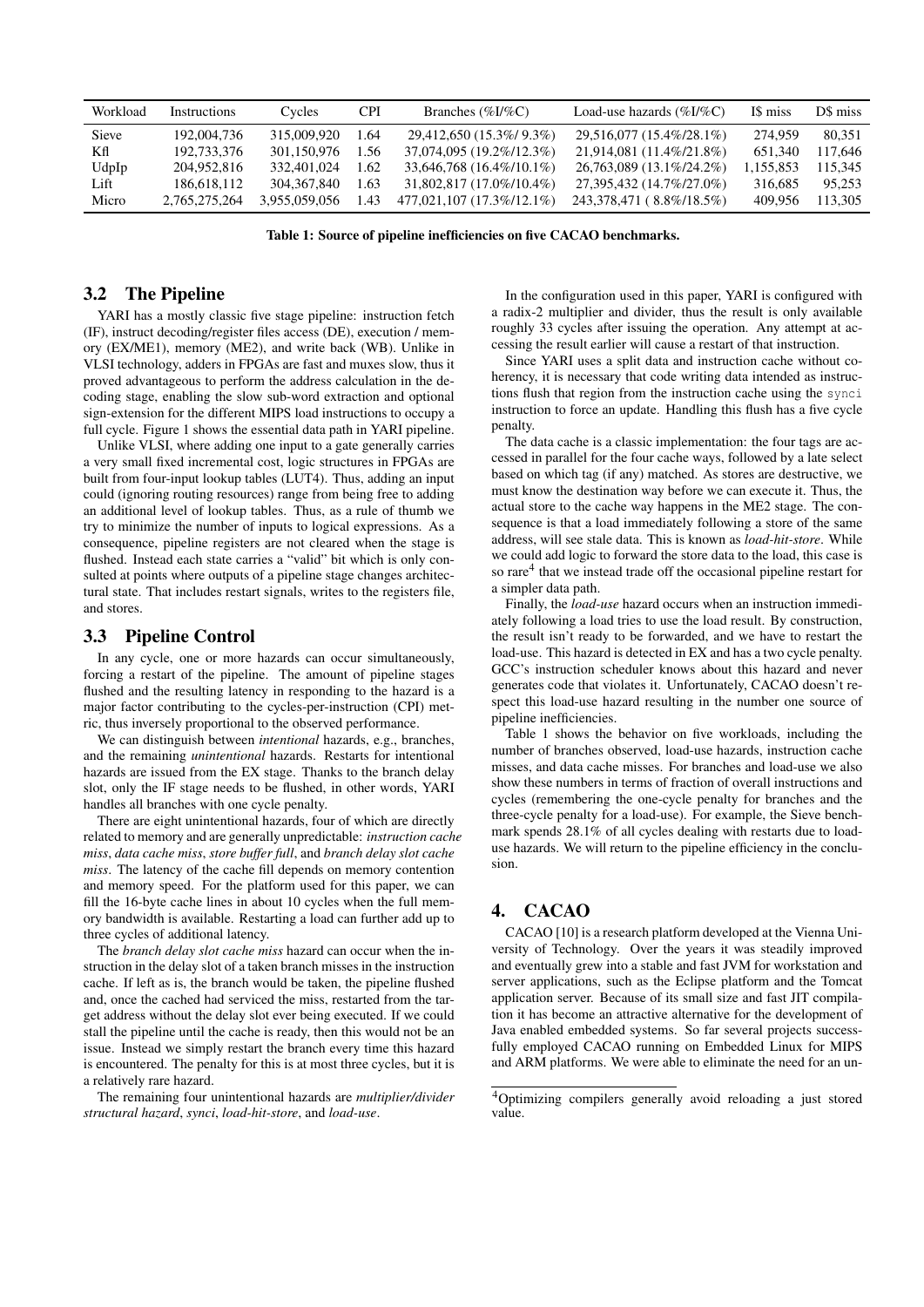derlaying operating system and enable CACAO to run in a minimal execution environment on top of the YARI soft-core.

## <span id="page-4-1"></span>4.1 Just-in-Time Compilation

In contrast to most high performance JVM implementations CA-CAO adopts a compile only approach, i.e., all Java bytecode is compiled to machine code of the target machine before its execution. This approach greatly simplifies the internal organization, but also entails some drawbacks. Infrequently executed code, e.g., static class initializers and other initialization code, causes considerable overhead in terms of compilation time and memory consumption. To reduce the compilation overhead CACAO offers a highly tuned JIT compiler.

Code generation is divided into four major steps, namely parsing, stack analysis, register allocation, and machine code emission. First the Java bytecode is translated into an intermediate representation (IR), that is better suited for further processing than the stackoriented Java bytecode. This internal representation is registeroriented similar to a simple RISC machine. In the next step stack slots containing intermediate results are converted to virtual registers. Mapping stack slots to registers is straightforward for basic blocks. However, on control flow splits and joins copy operations need to be inserted, to correctly reflect the state of the stack at basic block boundaries. The register allocation phase maps the virtual registers to machine specific registers. During a linear traversal of the IR, first virtual registers corresponding to intermediate results on the stack are assigned, then spare registers left over are assigned to local variables. The last step of code generation is the emission of the final machine code. This is done using a simple macro expansion of operations in the IR to instructions of the target machine. It is important to note that all these phases are at most linear in runtime. More information on the internals of CACAO's JIT compiler can be found in [\[10\]](#page-8-0).

Because JIT compilation is relatively expensive, methods are compiled on demand, i.e., only when a method is to be executed the first time. Similarly, if the target method of a call is not yet compiled, the code generator emits a call stub instead of a regular method call. The stub triggers the compilation of the method if required, and is replaced by a regular call using a code patching mechanism afterwards. This lazy approach may cause considerable delay during the startup phase of a program.

In fact it is hard to predict beforehand when the JIT compiler is actually invoked, making timing analysis for JIT based systems impossible. To overcome this limitation we propose a new technique called *mission-start-compilation*, that allows to precompile critical parts of a program, in order to prevent JIT compilation to interfere with real-time tasks. Details on this approach are presented in Section [5.](#page-5-0)

## 4.2 A Minimal Execution Environment

In its default configuration CACAO has several prerequisites that have to be met in order to run Java programs. Most notably a full operating system, typically Linux, is required to manage I/O operations, memory and threads. Operating systems in turn demand more powerful hardware, offering virtual memory and protection mechanisms. For systems using Java as their sole execution platform the operating system can, and should be, avoided in order to safe memory resource and lower the hardware requirements.

The Newlib project by RedHat<sup>[5](#page-4-0)</sup> offers a minimal, but complete, C library implementation that allows to run programs without an underlaying operating system on top of a bare processor. It specifically targets small embedded devices and thus has minimal prerequisites. Porting Newlib to YARI required only marginal modifications of the well supported MIPS, more specifically *mips-elf*, port.

A fully compliant implementation of all standard I/O operations (e.g., open, close, read, write, printf, etc.) is available. By default most of these functions do not contain a useful implementation, and merely report well defined I/O errors. In order to perform basic I/O, a minimal implementation to redirect the standard file streams *stdin*, *stdout*, and *stderr* to the serial line has been implemented. Other file operations will still fail, they are currently not required anyway, because CACAO has been extended to load the Java class files from internal buffers, as we explain later. To safeguard against heap overflow the default implementation of the *sbrk* system function has been replaced. Time measurement is available through the standard C routine *times*, which reads the cycle counter of YARI and reports the elapsed time since the applications startup in milliseconds.

The Newlib project does not aim to offer a complete replacement for operating systems, and thus lacks some functionality. Most notably Newlib does not offer any kind of process or thread management. Nevertheless all critical functions are reentrant, which allows Newlib to be used in a multithreaded environment. Similarly, signal handling is not provided. Among other tasks CACAO relies on signals to invoke the code generator, the garbage collector, and to handle traps and Java exceptions.

In addition to standard C library functions CACAO extensively utilizes additional library, operation system, and architecture specific features. For example, CACAO heavily relies on memory protection features available on standard operating systems. Unfortunately no such functionality is available with Newlib, memory protection is not supported by YARI either. Thus, checks for null pointers, array overflow, and similar faults need to be implemented using a software emulation. The dynamic generation of code in combination with separate data and instruction caches necessitates a minimal set of operations to invalidate contents of the instruction cache that became stale. These functions are highly architecture and operating system specific. YARI specific support functions have been added to Newlib accordingly.

## 4.3 Extensions to CACAO

In order to run in a restricted environment minor extensions and modifications to the core of CACAO are required. Most of these modifications disable features of the standard JavaSE implementation. For example networking support, all encryption and security related features, file compression, and similar components of a workstation Java implementation are disabled. In addition the size of many internal buffers has been adapted for use in an embedded system. Most notably the size of the Java heap, which usually occupies 128 MB of memory, is reduced to only a few KB.

Resolving native methods at runtime using a dynamic loader is not possible without an operating system. As a consequence native methods need to be statically linked into the executable binary. Resolving these functions by name is performed via a lookup table that is statically determined during the build process from symbol information of the intermediate objects files. Similarly, classes required during the system startup phase need to be embedded into the executable binary. A minimal set of these bootstrap classes is determined by static analysis, wrapped into regular object files, and finally linked with the CACAO executable file. Figure [2](#page-5-1) depicts the necessary steps to embed a Java application into CACAO and download it to YARI.

<span id="page-4-0"></span><sup>5</sup>http://sourceware.org/newlib/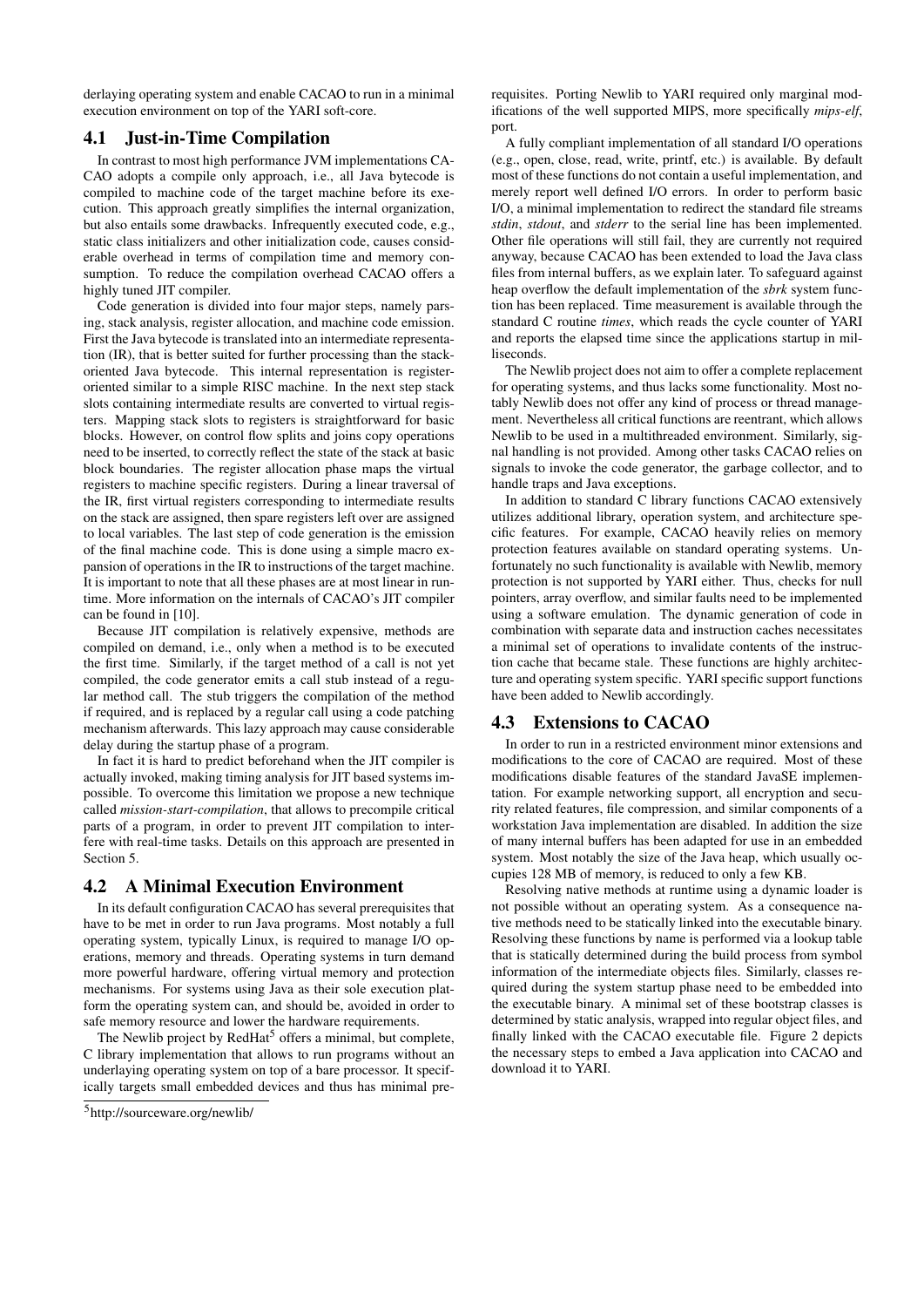

<span id="page-5-1"></span>Figure 2: Downloading a Java application to YARI.

#### 4.4 Java Library

The rich Java class library is, in combination with the language features, a corner stone of Java's success story. In contrast to other object oriented languages (e.g., C++), Sun early established a rich set of functions, classes, and infrastructure. Today the term Java is often used interchangeably to denote the Java language and the Java class library. In the domain of embedded systems the development of a common platform did not receive broader attention up until the recent past. Even Sun's effort, JavaME, is a mere conglomerate of different technologies (CDC, CLDC, MIPD, etc.) that still lack homogeneity.

CACAO is already designed to support different Java class libraries. The popular GNU Classpath project is enabled by default, but also the open source JavaSE and JavaME implementations, OpenJDK and phoneME by Sun, are supported out of the box. Although theoretically all three class libraries are ready to run with CACAO, the much smaller size of the phoneME package lends itself for embedded systems. More specifically the CLDC core class library is used as the basis for this project. The use of phoneME has, besides its small memory footprint, the advantage to be compatible with other JavaME based technologies, such as the Real Time Specificaton for Java (RTSJ) [\[3\]](#page-8-15) and JSR 302 on Safety Critical Java [\[9,](#page-8-1) [22\]](#page-9-0). Although we strive for compatibility some features are not fully compliant with the JavaME platform:

*Java Native Interface* Although the JavaME platform explicitly excludes all JNI functionality, our system allows to retain all the JNI functionality available with CACAO on workstation systems.

*Garbage Collection* The widely adopted Böhm garbage collector is used to reclaim memory. Because of its large size, it is not feasible to make use of Böhm in a resource constrained system, thus the garbage collector is currently disabled. Development of a replacement for the current garbage collector, which is expected to be considerable smaller, is still in progress.

*Multithreading* As noted in the previous section, Newlib does not provide any process management functionality, multithreading in Java programs is thus disabled. Prior versions of CACAO implemented *green threads*, i.e., threads are managed by a software layer within CACAO, to work around this issue. Unfortunately in current versions of CACAO green threads are not functional anymore.

Because of this deficiency, multithreading support is currently not available.

## <span id="page-5-0"></span>5. JIT FOR REAL-TIME SYSTEMS

JIT compilation is usually avoided for real-time systems due to its unpredictability. An exact analysis of bounds for the execution time of the original Java program is in general impossible, because it is uncertain when the JIT compilation will actually take place. Modern systems often choose to interpret most methods several times, until a threshold is reached indicating that a given piece of code is worth the effort of the expensive JIT compilation. Some systems even contain several optimization levels for the compilation, i.e., methods that are already compiled, but still dominate the execution time, may be selected for *recompilation* to further improve performance. Especially in the case of mixed interpretation and compilation, and multiple optimization levels it is hard for an offline timing analysis to predict the code that actually will be executed, which further complicates timing analysis.

As shortly described in Section [4.1,](#page-4-1) CACAO follows a compileonly approach, eliminating some of the problems beforehand. The code generation scheme is largely based on simple macro expansion, in addition CACAO does not offer multiple optimization levels. Recompilation may still occur in rare cases, if inlining decisions become invalidated through dynamic class loading. It is thus relatively easy to predict basic properties of the code that will actually be executed. Therefore, if we can tolerate the overhead induced by JIT compilation during the warmup phase, CACAO is an option for soft real-time systems.

In general, however, this overhead is not acceptable for real-time systems. The uncertainty at what time compilation will be necessary still impedes the calculation of meaningful bounds for the programs execution time. To avoid compilation during the critical phase of a real-time task, we propose compilation during the non-critical initialization phase of the application. We adopt the programming model for safety-critical Java (level 1) [\[15,](#page-8-16) [22\]](#page-9-0) that defines three major phases: the *initialization*, the *mission start*, and finally the *mission*, that runs forever. It has to be noted that we do not target safety-critical applications, at least not the most rigid levels of DO-178B [\[16\]](#page-8-17), with our CACAO/YARI system. We just *borrow* the concept for less demanding real-time applications.

We propose and have implemented a compile at mission start model. During the initialization phase all classes are loaded and data structures allocated. On the transition to the mission phase – the start mission – we analyze the application on the target and build a list of all methods that are possibly invoked during the mission phase. The listed methods are then precompiled using the regular compiler. JIT overhead during the mission phase is completely eliminated, allowing a more accurate timing analysis.

Precompiling Java programs offline is well known, and usually referred to as ahead-of-time (AOT) compilation. Systems relying on AOT compilation usually do not allow for dynamic features of the Java language, e.g., class loading. The main benefit of our new mission-start-compilation is, that dynamic class loading can be done during the initialization phase without any limitation. For example, an application can, at each reboot, check for updates of individual classes, and even download and make use of these classes using dynamic class loading over a network. Especially in the case of expensive communication, e.g., because of low-bandwidth and high power consumption of radio elements, this approach is beneficial, as the amount of data that needs to be transferred is heavily reduced. In the case of AOT compilation, selectively downloading individual classes is not possible. Instead the complete application binary needs to be downloaded, stored it into the systems flash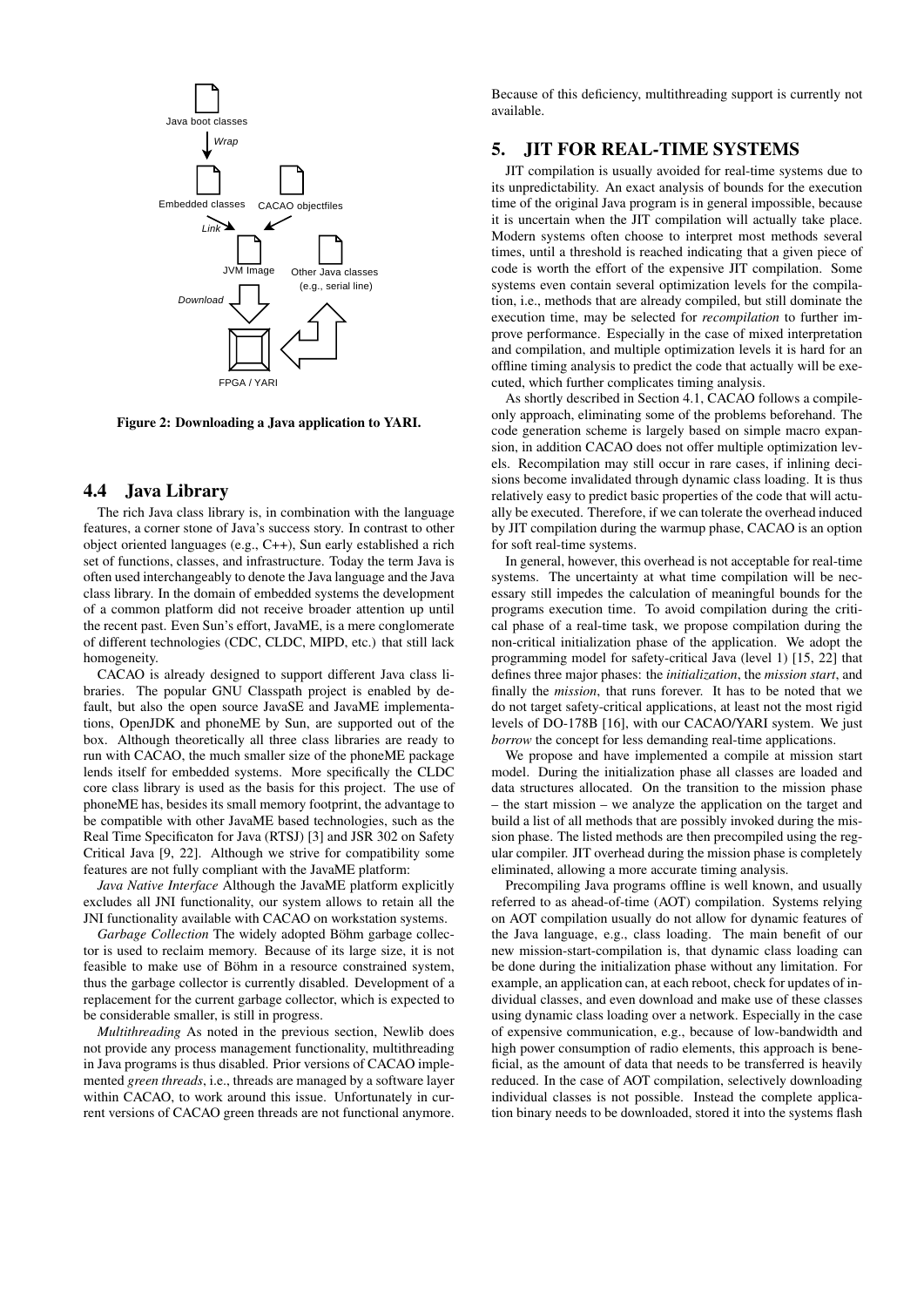| Soft-Core    | Logic Cells | Memory  | Frequency         |
|--------------|-------------|---------|-------------------|
| <b>JOP</b>   | 3.300       | 7.6 KB  | $100 \text{ MHz}$ |
| YARI         | 7.008       | 18.9 KB | 75 MHz            |
| pico-Java-II | 27,560      | 47.6 KB | $40$ MHz          |

<span id="page-6-2"></span>Table 2: FPGA synthesis results of the JOP, YARI, and picoJava-II soft-cores.



<span id="page-6-3"></span>Figure 3: Performance of picoJava-II and CACAO/YARI for some embedded benchmarks, normalized to JOP.

memory, and an additional reboot performed in order to acquire updates.

# <span id="page-6-0"></span>6. EVALUATION

In this section we provide a first evaluation of the combination of CACAO and YARI within an FPGA. We show execution per-formance on a set of embedded Java benchmarks (JBE)<sup>[6](#page-6-1)</sup> and some micro-benchmarks. We compare the obtained results to two Java processors, namely JOP [\[18\]](#page-8-18) and an FPGA implementation of Sun's picoJava-II [\[13,](#page-8-6) [14\]](#page-8-19). All three soft-cores are synthesized using the free Altera design software Quartus 7.1 for an Altera FPGA; YARI and JOP for the Cyclone EP1C12C6 FPGA and picoJava-II for a larger Cyclone II FPGA. Table [2](#page-6-2) lists the basic properties of the synthesized soft-cores. The FPGA is integrated on an evaluation board offering 1 MB of external 32-bit asynchronous SRAM with 15 ns access time. The board also uses a serial line for program download and used by *stdout* and *stdin* during program execution.

All benchmarks where executed on the same platform, with all required Java classes readily available in the systems memory. In the case of CACAO all required classes where embedded into the executable binary. This allows for an interesting comparison between the two Java processors and a compiling Java solution running on a RISC.

| Bench. | JOP   | picoJava-II | <b>CACAO</b> |
|--------|-------|-------------|--------------|
| Sieve  | 6496  | 7721        | 8861         |
| Кfl    | 18275 | 23813       | 39742        |
| UdpIp  | 8467  | 11950       | 17702        |
| Lift.  | 18649 | 25444       | 38437        |

<span id="page-6-4"></span>Table 3: Number of iterations per second for the JBE application benchmarks. A higher number means faster.

| Micro-Benchmark     | <b>JOP</b> | picoJava-II CACAO |    |
|---------------------|------------|-------------------|----|
| iload3 iadd         | 2          | 2                 |    |
| iinc                |            | 3                 |    |
| ldc                 | 9          | 3                 |    |
| if icmplt taken     | 6          | 6                 |    |
| if icmplt not taken | 6          |                   | 3  |
| getfield            | 16         | 3                 | 5  |
| getstatic           | 15         | 5                 | 9  |
| iaload              | 11         | 3                 | 11 |
| invoke              | 128        | 24                | 15 |
| invokestatic        | 100        | 24                | 14 |
| invokeinterface     | 144        | 196               | 19 |

<span id="page-6-5"></span>Table 4: Cycles required to execute specific Java bytcodes for JOP, picoJava-II, and CACAO/YARI.

## 6.1 Performance

Our new solution, based on CACAO running on top of YARI, offers the best performance compared to the two other options. Figure [3](#page-6-3) shows the speedup of picoJava-II and CACAO/YARI relative to JOP. Although JOP achieves the highest frequency in our setup, the results show the least performance for the four benchmarks of the JBE suite. For all our tests the CACAO JVM is faster by a factor of 1.36 to 2.17 in comparison to JOP. CACAO is also able to outperform the picoJava-II, resulting in a speedup of a factor between 1.15 and 1.67. Absolute iteration counts are provided for reference in Table [3.](#page-6-4)

In addition to an overall comparison based on these larger benchmark programs, we also conducted experiments to evaluate the efficiency of each approach for individual Java bytecodes. The JBE suite contains several micro-benchmarks for this purpose. Each micro-benchmark tests only one or two specific Java bytecodes and reports the number of cycles required for its execution. The results of this experiment are summarized in Table [4.](#page-6-5) For simple bytecodes, e.g., *iadd*, JOP and picoJava-II basically require the same amount of cycles. CACAO on YARI, in comparison, executes most of these opcodes in about half the cycles. More complex opcodes, e.g., *invokeinterface*, are considerably more expensive on all three platforms. Nevertheless CACAO executes these opcodes by far more efficient, with speedups of up to a factor of 10. Because of inaccuracy in determining the overhead of surrounding code of the micro-benchmarks it is not always possible to derive meaningful cycle counts. The value of *if icmplt not taken* for picoJava-II is omitted because of such an inaccuracy.

## 6.2 Memory Consumption

For resource constrained embedded systems memory consumption is of utmost importance. Memory typically contributes a fair amount to the overall costs of such a system, and is thus minimized as much as possible. All benchmarks presented in the last

<span id="page-6-1"></span><sup>6</sup> JavaBenchEmbedded V 1.1 available at [http://www.jopwiki.](http://www.jopwiki.com/JavaBenchEmbedded) [com/JavaBenchEmbedded](http://www.jopwiki.com/JavaBenchEmbedded)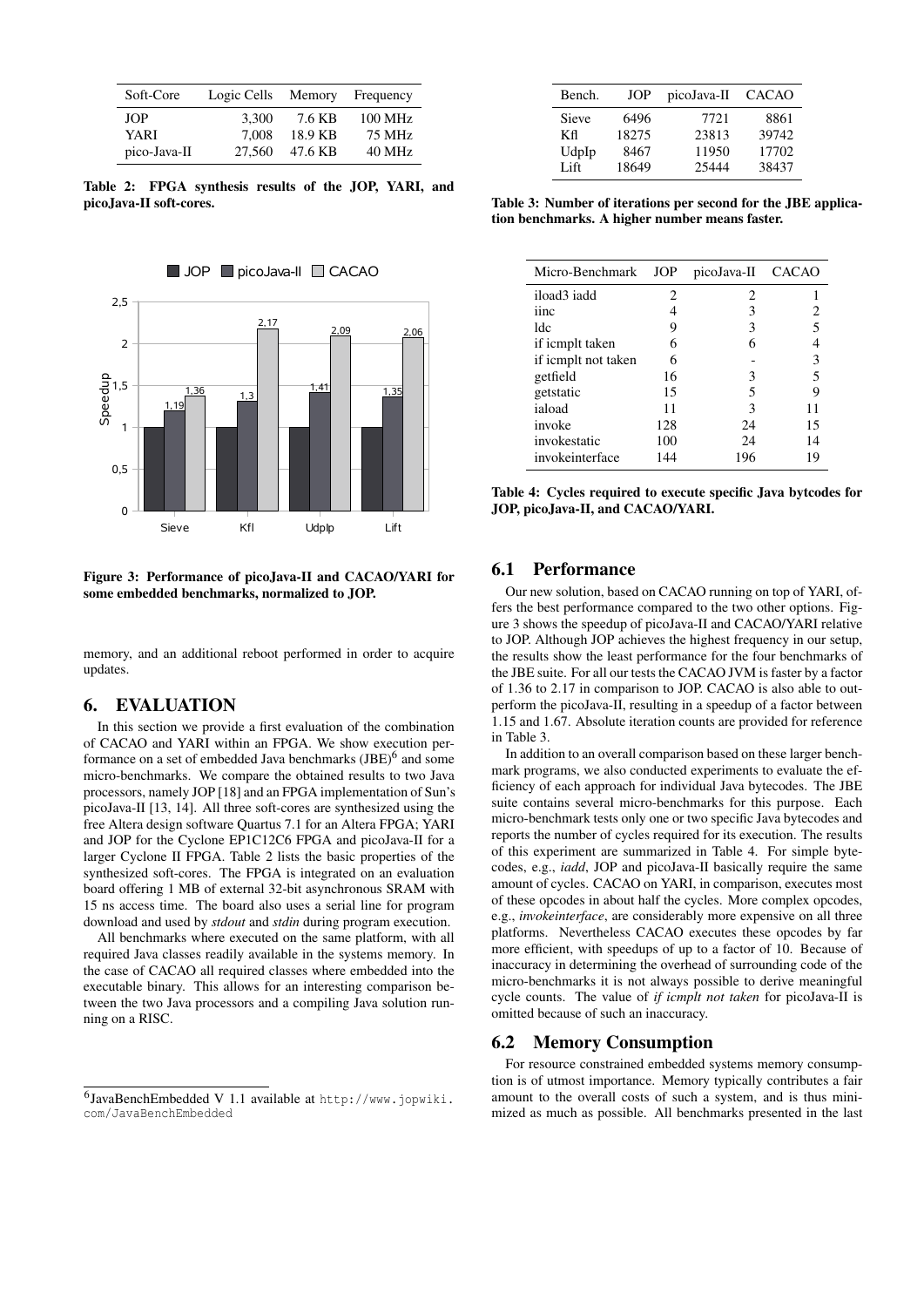| Benchmark | Classes | Code    | Data   | Heap    | Total   |
|-----------|---------|---------|--------|---------|---------|
| Sieve     | 56.861  | 346.584 | 81,223 | 230.533 | 715.201 |
| Кfl       | 72.526  | 346.584 | 80.990 | 267.074 | 767,174 |
| UdpIp     | 69.059  | 346,584 | 81.465 | 267.796 | 764.824 |
| Lift      | 62.167  | 346,584 | 81,117 | 251.159 | 741,027 |

<span id="page-7-1"></span>Table 5: Memory consumption in bytes for class files, static code, data, and heap.

| Bench.       | JIT. | Methods | Bc-instr. (size)  | Mips-instr. (size) |
|--------------|------|---------|-------------------|--------------------|
| <b>Sieve</b> | 94   | 78/405  | $1,421$ (3,419 B) | $5,609$ (22,436 B) |
| Кfl          | 153  | 117/465 | 2,913 (6,577 B)   | 8,342 (33,368 B)   |
| UdpIp        | 136  | 107/455 | $2,404$ (5,443 B) | 8,327 (33,308 B)   |
| Lift         | 111  | 89/422  | 2,005(4,522B)     | $6,893$ (27,572 B) |

<span id="page-7-2"></span>Table 6: Statistics on JIT compilation, showing the number of JIT invocations, methods compiled, bytecode instructions translated, and the number of resulting MIPS machine instructions.

section were run within 1 MB of memory. In the case of CACAO the whole JVM, the original Java classes, the dynamically generated code, and all data of the Java programs need to fit into this small amount of RAM. Table [5](#page-7-1) summarizes the amount of memory required to hold the Java classes of the benchmark, static code and data of the CACAO JVM, and finally the peak amount of heap memory allocated at runtime. In addition Table [6](#page-7-2) presents details on the JIT compilation performed at runtime. In general only a small amount, between 19% and 25%, of the available methods are actually compiled, and thus, the fraction of dynamically generated code is relatively small and never exceeds 4.3% of the overall consumed memory.

In JOP the main part of the JVM is implemented in hardware and the Java library is very restricted. The memory requirements are thus by far less demanding. For example, the memory consumption of the linked class files for a *Hello World* program is about 36 KB.

#### 6.3 Mission Start Compilation

We have evaluated our compile at mission start approach using a small Java real-time application, *Kfl* from the JBE suite. The program is a simple control algorithm that monitors and controls a set of sensors and actuators of the environment, that is also simulated in Java. The test executes a control function repetitively in a loop. However, at different iterations of the loop different methods get invoked, depending on the internal state of the controller and its virtual environment. As a consequence JIT compilation inevitably interrupts the regular execution of the program to translate new methods that are executed for the first time. In normal operation, i.e. no exceptional event occurred, the last method is compiled in iteration 46.

For soft real-time systems the JIT overhead may be tolerated during a warmup phase, even if some deadlines are missed – our example application is a control loop that tolerates and regulates disturbance from the environment anyway. However, in general this can not be accepted. Even after the warmup phase compilation may be necessary, e.g., in the case of exceptional events and failure situations. JIT compilation of error handlers can not be tolerated in critical systems.

With our mission-start-compilation strategy we are able to completely eliminate unwanted compilation during the critical phase of a real-time task. Figure [4](#page-8-20) shows a comparison of the execution time of the first few iterations of the control loop. The bars in black show the execution time of each iteration for the regular JIT approach, while the gray bars represent our new approach – please note the logarithmic scale. As can be seen the overhead of dynamic compilation is completely eliminated. Even the first few iterations closely resemble the behavior of the application in its steady state. Because of initialization overhead contained in the Java program itself, the first iterations still show a slightly increased execution time. This behavior is inherent to the program and can not be eliminated.

## <span id="page-7-0"></span>7. CONCLUSION AND FUTURE WORK

From our evaluation we see that the combination of a well designed RISC core with JIT compilation of Java performs better than a processor designed for Java. Especially when compared with the highly optimized, but resource hungry picoJava. In terms of FPGA resources, picoJava is about three times as big as YARI, but our RISC approach outperforms picoJava by 30%.

When comparing CACAO/YARI against JOP the speed advantage is even bigger. However, JOP was designed for time predictability and therefore omitted all architectural features (e.g., a general purpose data cache) that improve only average case throughput. Execution time of most bytecodes can be estimated cycle accurate [\[20\]](#page-8-21) for JOP. When we relate performance to size, JOP is half the size of YARI and the memory consumption is lower than with CACAO. However, even a dual core version of JOP will not be as fast as CACAO/YARI as speed scales usually logarithmic with hardware resources.

Although JIT compilation is usually avoided in real-time Java systems we have found a way to reduce the influence of the compiler on real-time performance. JIT at mission start reintroduces some dynamics, e.g. class loading during the initialization phase, into real-time Java without compromising real-time constraints.

While the performance of CACAO/YARI is already very good, there are clear avenues for improvements. Work is already progressing on the next version of YARI with a focus on cycle time improvements and lower penalty for branch and load-use hazards. The expected performance improvement for the Java based benchmarks is 44%.

The open source stack from the processor up to the JVM provides opportunities for future work. For example, Java specific extensions of the instruction set of YARI would allow major improvements. The original RISC design was optimized for procedural languages such as C and not for object oriented and managed languages such as Java or C#. From the micro-benchmarks we notice quite an overhead for field and array access. Both operations have to perform a null pointer check, the array access in addition also needs to check for array bounds. Dedicated, trapping instructions would clearly allow to improve the overall performance.

CACAO already produces simple sequences of RISC instructions for fast compilation. Therefore, with the detailed knowledge of the YARI pipeline, it should be possible to analyze those sequences for worst-case execution time (WCET). It should even be possible to estimate execution times for the instruction sequences that represent bytecode instructions, which would eventually allow to perform WCET analysis at bytecode level.

In its current state some major features, such as multithreading and garbage collection, are disabled. Thus future work on CACAO for embedded systems will also concentrate on providing a more compliant JavaME implementation.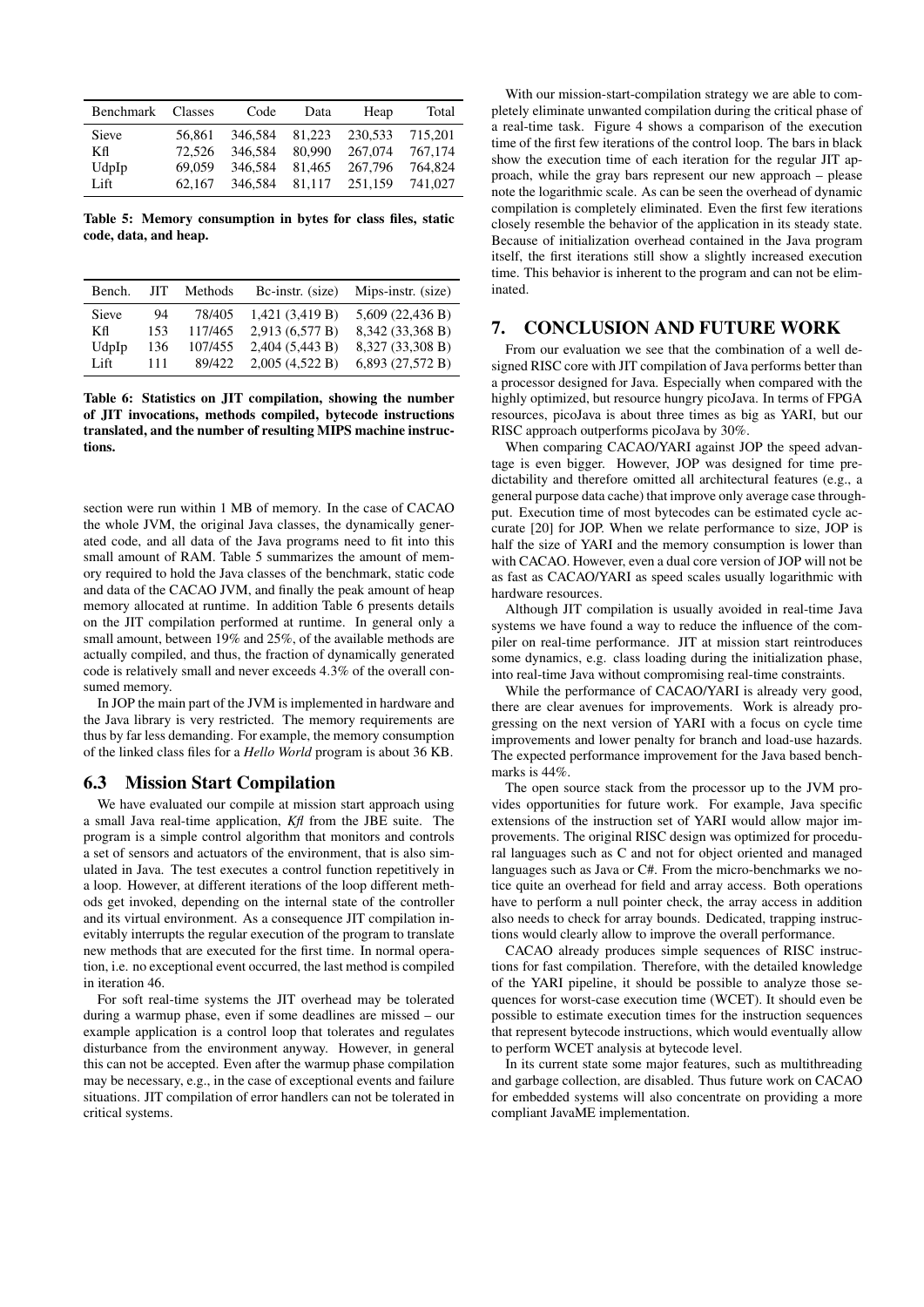

<span id="page-8-20"></span>Figure 4: Execution time per iteration for just-in-time-compilation vs. mission-start-compilation over time

The modified version of CACAO as well as the YARI soft-core are available using the software code management tool *git* from: <http://repo.or.cz/w/yari.git>

## Acknowledgment

We would like to thank Christian "Twisti" Thalinger, the main developer and maintainer of CACAO, for his support and insights on CACAO.

## 8. REFERENCES

- <span id="page-8-12"></span>[1] Altera Corporation. Nios II. [http://www.altera.com/](http://www.altera.com/products/ip/processors/nios2/ni2-index.html) [products/ip/processors/nios2/ni2-index.html](http://www.altera.com/products/ip/processors/nios2/ni2-index.html), 2008.
- <span id="page-8-4"></span>[2] C. Badea, A. Nicolau, and A. V. Veidenbaum. A simplified java bytecode compilation system for resource-constrained embedded processors. In *CASES '07: Proceedings of the 2007 international conference on Compilers, architecture, and synthesis for embedded systems*, pages 218–228, New York, NY, USA, 2007. ACM.
- <span id="page-8-15"></span>[3] G. Bollella, J. Gosling, B. Brosgol, P. Dibble, S. Furr, and M. Turnbull. *The Real-Time Specification for Java*. Java Series. Addison-Wesley, June 2000.
- <span id="page-8-5"></span>[4] J. Caska. micro [*µ*] virtual-machine. http://muvium.com/.
- <span id="page-8-14"></span>[5] J. Gaisler. A portable and fault-tolerant microprocessor based on the SPARC v8 architecture. In *DSN '02: Proceedings of the 2002 International Conference on Dependable Systems and Networks*, page 409, Washington, DC, USA, 2002. IEEE Computer Society.
- <span id="page-8-8"></span>[6] T. R. Halfhill. Imsys hedges bets on Java. *Microprocessor Report*, August 2000.
- <span id="page-8-7"></span>[7] D. S. Hardin. Real-time objects on the bare metal: An efficient hardware realization of the Java virtual machine. In *Proceedings of the Fourth International Symposium on Object-Oriented Real-Time Distributed Computing*, page 53. IEEE Computer Society, 2001.
- <span id="page-8-9"></span>[8] Imsys. Im1101c (the cjip) technical reference manual / v0.25, 2004.
- <span id="page-8-1"></span>[9] Java Expert Group. Java specification request JSR 302: Safety critical java technology. Available at http://jcp.org/en/jsr/detail?id=302.
- <span id="page-8-0"></span>[10] A. Krall and R. Grafl. CACAO – A 64 bit JavaVM just-in-time compiler. In G. C. Fox and W. Li, editors, *PPoPP'97 Workshop on Java for Science and Engineering Computation*, Las Vegas, June 1997. ACM.
- <span id="page-8-10"></span>[11] J. Kreuzinger, U. Brinkschulte, M. Pfeffer, S. Uhrig, and T. Ungerer. Real-time event-handling and scheduling on a multithreaded Java microcontroller. *Microprocessors and Microsystems*, 27(1):19–31, 2003.
- <span id="page-8-13"></span>[12] Lattice Semiconductor Corporation. Mico32. [http://www.latticesemi.com/products/](http://www.latticesemi.com/products/intellectualproperty/ipcores/mico32/index.cfm) [intellectualproperty/ipcores/mico32/index.cfm](http://www.latticesemi.com/products/intellectualproperty/ipcores/mico32/index.cfm), 2007.
- <span id="page-8-6"></span>[13] J. M. O'Connor and M. Tremblay. picoJava-I: The Java virtual machine in hardware. *IEEE Micro*, 17(2):45–53, 1997.
- <span id="page-8-19"></span>[14] W. Puffitsch. picoJava-II in an FPGA. Master's thesis, Vienna University of Technology, 2007.
- <span id="page-8-16"></span>[15] P. Puschner and A. Wellings. A profile for high integrity real-time Java programs. In *4th IEEE International Symposium on Object-oriented Real-time distributed Computing (ISORC)*, 2001.
- <span id="page-8-17"></span>[16] RTCA/DO-178B. Software considerations in airborne systems and equipment certification. December 1992.
- <span id="page-8-3"></span>[17] RTJ Computing. simpleRTJ a small footprint Java VM for embedded and consumer devices. online at http://www.rtjcom.com/.
- <span id="page-8-18"></span>[18] M. Schoeberl. Java technology in an FPGA. In *Proceedings of the International Conference on Field-Programmable Logic and its Applications (FPL 2004)*, Antwerp, Belgium, August 2004.
- <span id="page-8-2"></span>[19] M. Schoeberl. Evaluation of a Java processor. In *Tagungsband Austrochip 2005*, pages 127–134, Vienna, Austria, October 2005.
- <span id="page-8-21"></span>[20] M. Schoeberl. A time predictable Java processor. In *Proceedings of the Design, Automation and Test in Europe Conference (DATE 2006)*, pages 800–805, Munich, Germany, March 2006.
- <span id="page-8-11"></span>[21] M. Schoeberl. A Java processor architecture for embedded real-time systems. *Journal of Systems Architecture*, 54/1–2:265–286, 2008.